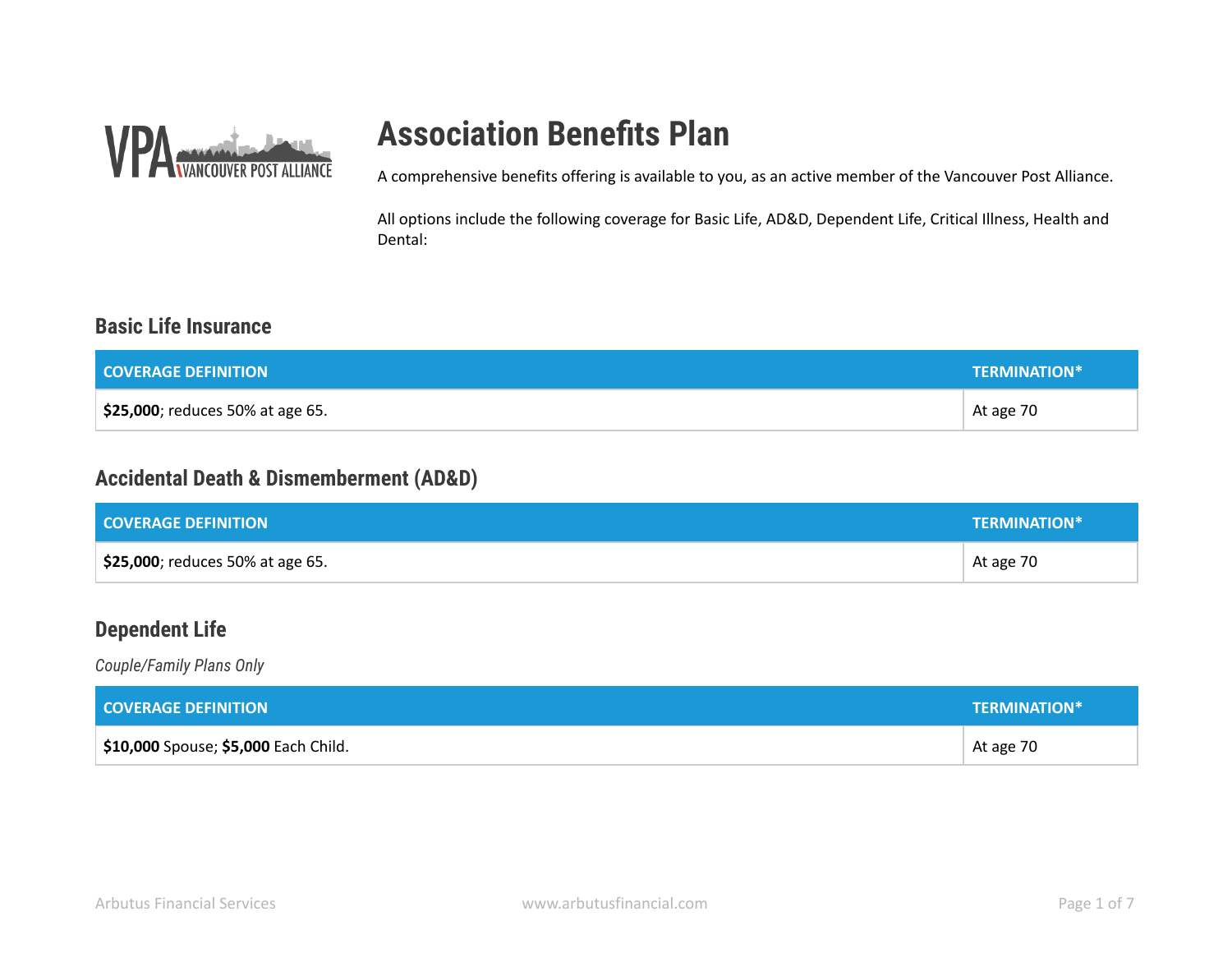### **Critical Illness**

| <b>COVERAGE DEFINITION</b>                                                                                                                                                                                                                                                                                                                                                                                                                      | <b>TERMINATION*</b> |
|-------------------------------------------------------------------------------------------------------------------------------------------------------------------------------------------------------------------------------------------------------------------------------------------------------------------------------------------------------------------------------------------------------------------------------------------------|---------------------|
| \$10,000; Covered conditions include: Alzheimer's Disease, Deafness, Motor Neuron Disease, Aorta Surgery, Heart Attack,<br>Dismemberment, Multiple Sclerosis, Benign Brain Tumour, Heart Valve Replacement, Occupational HIV Infection,<br>Blindness, Paralysis, Cancer, Loss of Speech, Parkinson's Disease, Coma, Major Organ Failure, Severe Burns, Coronary<br>Artery Bypass Surgery, Major Organ Transplant, Stroke, Loss of Independence. | At age 65           |

### **Dental Care**

*See Plan Coverage Levels Below*

| <b>COVERAGE DEFINITION</b>                                                                                                                                         | <b>TERMINATION*</b> |
|--------------------------------------------------------------------------------------------------------------------------------------------------------------------|---------------------|
| Coinsurance and maximums are based on the plan level chosen. All options include:<br>No deductibles, and option for direct payment of claims at the dental office! | At age 75           |
| Basic Dental Services; recall exam every 12 months.                                                                                                                |                     |
| Major Dental Services includes Crowns, Bridges and Dentures (excluded from Option 1 - Copper).                                                                     |                     |
| Coverage is based on the current general practitioner fee guide in the province of residence.                                                                      |                     |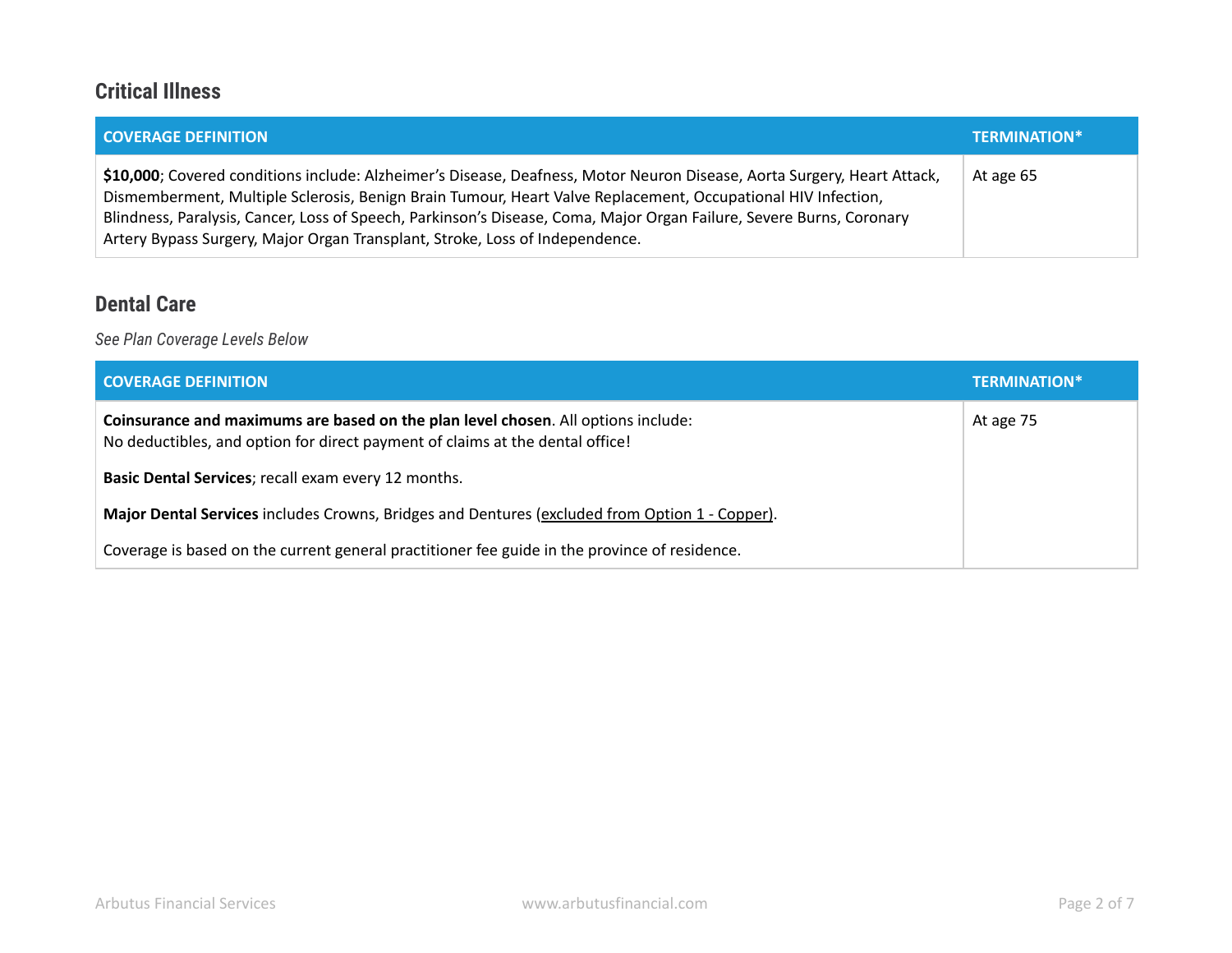### **Extended Health**

*See Plan Coverage Levels Below*

| <b>COVERAGE DEFINITION</b>                                                                                                                                                                                                                                                                                                                                                                                                         | <b>TERMINATION*</b> |
|------------------------------------------------------------------------------------------------------------------------------------------------------------------------------------------------------------------------------------------------------------------------------------------------------------------------------------------------------------------------------------------------------------------------------------|---------------------|
| Coinsurance and maximums are based on the plan level chosen. All options include:<br>No deductibles, and a pay direct claim payment card!                                                                                                                                                                                                                                                                                          | At age 75           |
| Drug Coverage, for generic drugs only (brand is eligible when there isn't a generic alternative).                                                                                                                                                                                                                                                                                                                                  |                     |
| Paramedical Coverage, for the following practitioners: Acupuncturist, Chiropractor, Massage Therapist, Naturopath,<br>Osteopath, Physiotherapist, Podiatrist/Chiropodist, Psychologist/MSW/Counselor, and Speech Therapist. *dr. referral may<br>be required.                                                                                                                                                                      |                     |
| Ambulance Coverage, transportation to the nearest hospital.                                                                                                                                                                                                                                                                                                                                                                        |                     |
| Eye Exams, up to \$75 every 24 months for adults or 12 months for children.                                                                                                                                                                                                                                                                                                                                                        |                     |
| Medical Services & Supplies, covered at 100% up to Reasonable and Customary limits, includes:<br>Private Duty Nurse, up to \$10,000 every 2 calendar years<br>$\bullet$<br>Custom Orthotics, up to \$200 every calendar year<br>$\bullet$<br>Orthopedic Shoes, up to \$350 every calendar year<br>$\bullet$<br>Hearing Aids, up to \$500 every 60 consecutive months<br>Insulin Pump, up to \$500 lifetime (1 device)<br>$\bullet$ |                     |
| Hospital Coverage, for semi - private room.                                                                                                                                                                                                                                                                                                                                                                                        |                     |
| Accidental Dental Treatment, covered at 100% up to Reasonable and Customary limits.                                                                                                                                                                                                                                                                                                                                                |                     |
| Emergency Travel Coverage, covered at 100% for unforeseen medical emergencies, during the first 60 days of travel, up to<br>a lifetime maximum of \$5,000,000.                                                                                                                                                                                                                                                                     |                     |

\*Coverage terminates at the earlier of the termination age or retirement (you must be actively working in order to be eligible for coverage).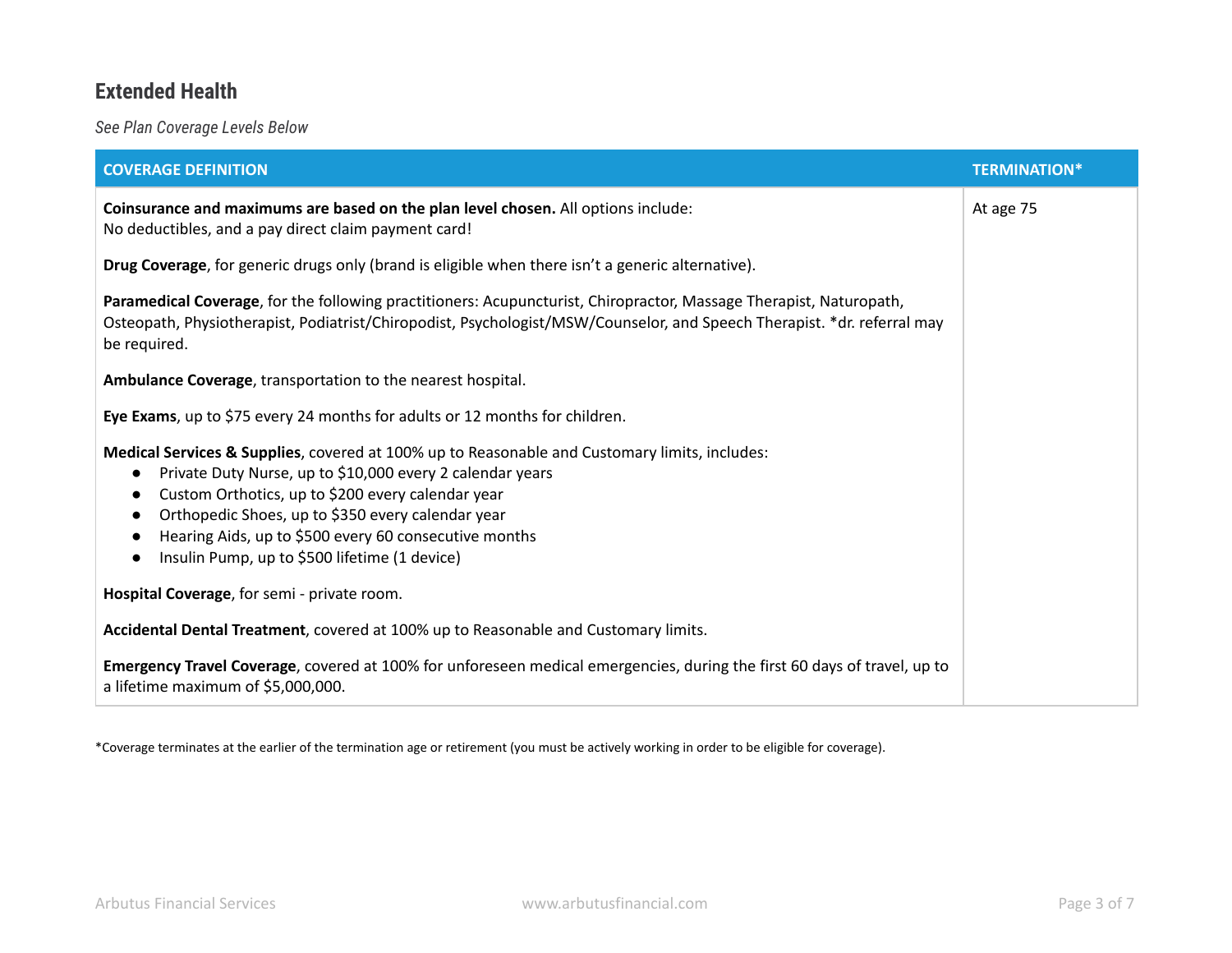## **Plan Coverage Levels**

There are several plan options to choose from so you can obtain the coverage that best meets the needs of you and your family.

| <b>PLAN</b>    | <b>DRUG</b>       | <b>PARAMEDICAL</b>                                                         | <b>DENTAL</b>                                                        |
|----------------|-------------------|----------------------------------------------------------------------------|----------------------------------------------------------------------|
| <b>COPPER</b>  | 80% up to \$1,500 | 80% up to \$300 each<br>Combined max of \$1,000<br>Per cert max of \$1,200 | 80% Basic Services<br>Maximum of \$750                               |
| <b>BRONZE</b>  | 80% up to \$2,500 | 80% up to \$400 each<br>Combined max of \$1,000<br>Per cert max of \$1,200 | 80% Basic Services,<br>50% Major Services<br>Combined max of \$1,000 |
| <b>SILVER</b>  | 80% up to \$2,500 | 80% up to \$400 each<br>Combined max of \$1,000<br>Per cert max of \$1,600 | 80% Basic Services,<br>50% Major Services<br>Combined max of \$1,000 |
| <b>GOLD</b>    | 80% up to \$3,500 | 80% up to \$500 each<br>Combined max of \$1,000<br>Per cert max of \$1,600 | 80% Basic Services,<br>50% Major Services<br>Combined max of \$1,500 |
| <b>EMERALD</b> | 90% up to \$5,000 | 90% up to \$500 each<br>Combined max of \$1,000<br>Per cert max of \$2,000 | 80% Basic Services,<br>50% Major Services<br>Combined max of \$1,500 |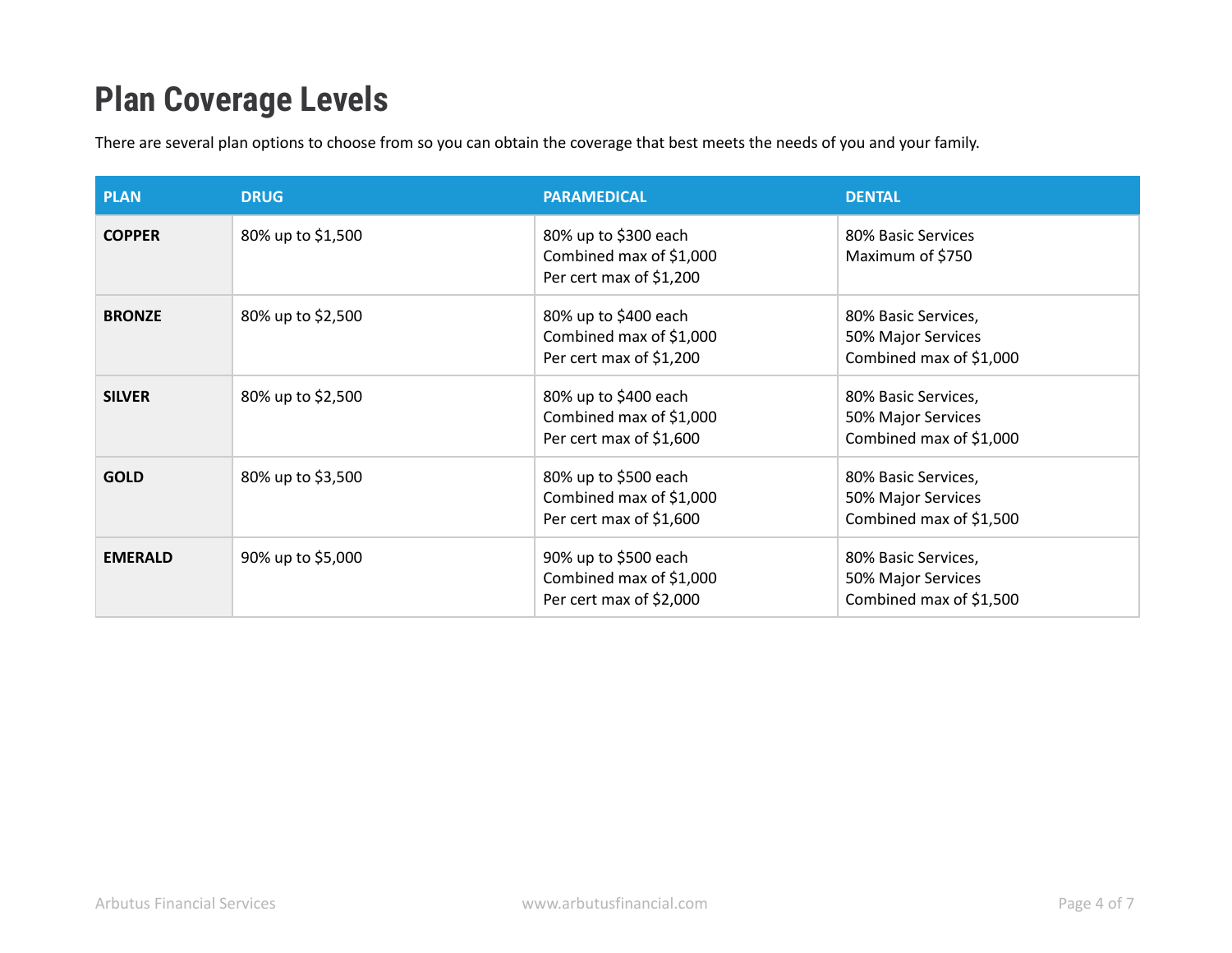# **Pricing by Province**

### **BC**

|                | <b>SINGLE</b> | <b>COUPLE</b> | <b>FAMILY</b> |
|----------------|---------------|---------------|---------------|
| <b>COPPER</b>  | \$115.49      | \$217.25      | \$289.36      |
| <b>BRONZE</b>  | \$134.28      | \$256.47      | \$346.25      |
| <b>SILVER</b>  | \$147.92      | \$284.27      | \$384.93      |
| <b>GOLD</b>    | \$184.49      | \$360.49      | \$489.96      |
| <b>EMERALD</b> | \$205.57      | \$403.44      | \$549.54      |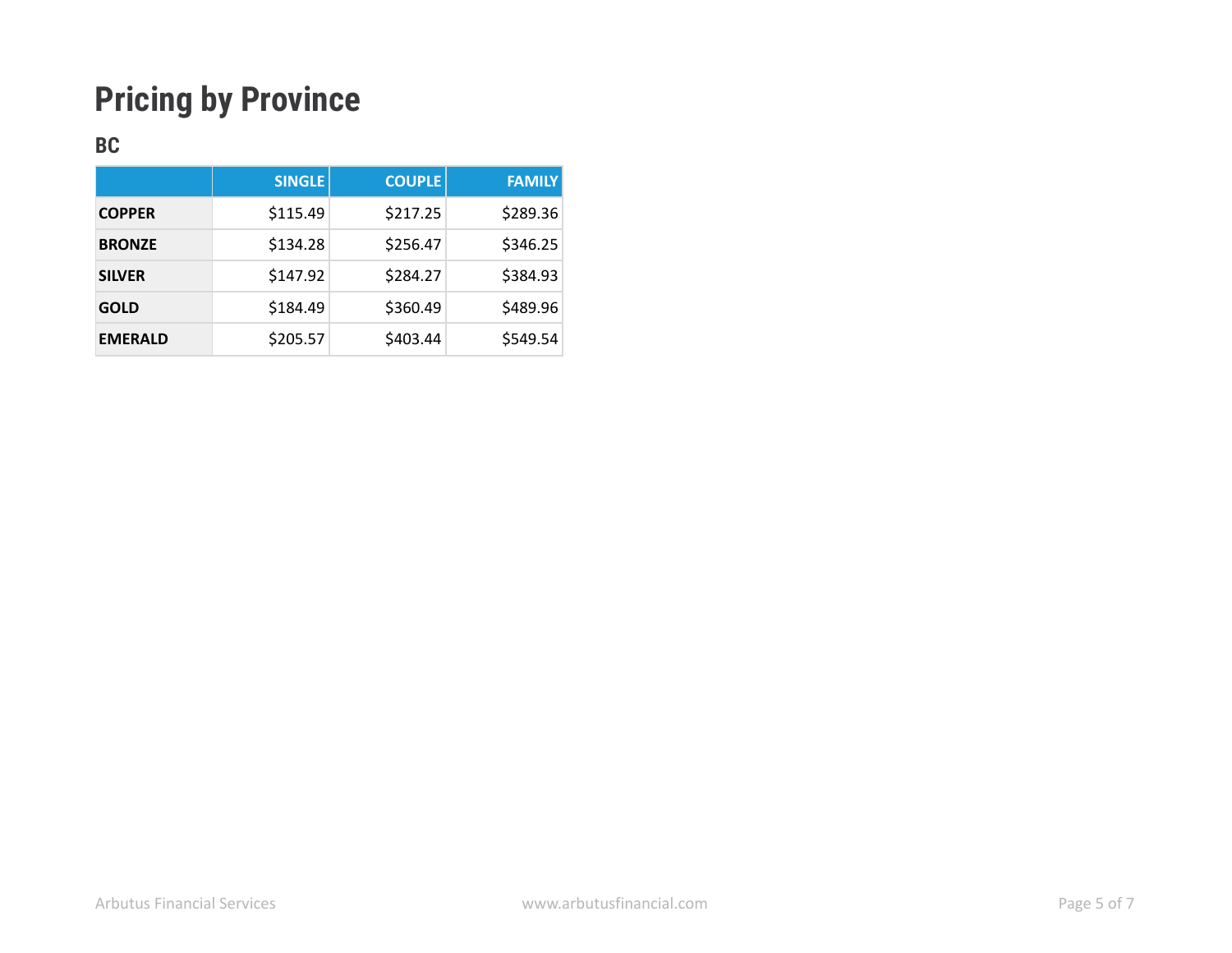# **Eligibility**

To be eligible, you must be a resident of Canada (excluding Quebec), and be an active contractor of Vancouver Post Alliance at the time of application.

Coverage will commence 60 days immediately following the eligibility start date. Your enrollment must be completed and received by Effortless Admin Inc. within 31 days of the effective date to avoid providing medical evidence. Coverage will be billed as of your calculated effective date regardless of the date your information is received with no exceptions. Premiums are billed in advance of the due date, and are due upon receipt (EFT options available for automatic withdrawal on the 10th, 15th or 20th of the month).

Applications received after the enrollment period may result in restricted dental benefits, medical questionnaires, and pre-existing exclusions, etc.

**All eligible dependents must be included on the initial application** – dependents can be exempted from the health and dental benefits as long as alternate coverage information is provided on the application (eg. spouse has coverage). If you are exempting coverage, and later lose the alternate policy, ensure you notify Effortless Admin within 31 days in order to activate your health and dental coverage without providing medical evidence!

Members will have the option to modify their coverage up or down by one level every 24 months of active coverage, or at the time of a life event. A life event is defined as an event that would result in a change to your dependent status (single/couple/family), such as marriage, divorce or having your first child.

## **Enrollment Process**

- 1. To enroll, send an email to **[clee@arbutusfinancial.com](mailto:clee@arbutusfinancial.com)** with the following information:
	- Full Name, Date of Birth, Province of Residence, Email Address, Membership Date and Plan Choice (Copper, Bronze, Silver, Gold or Emerald)
- 2. You will receive an email that contains online enrollment instructions.
- 3. During the enrollment process you will be asked for your contact, dependent, beneficiary, and alternate coverage information.
- 4. Once your enrollment is submitted you will be instructed to print, sign and mail in the original copy of your enrollment form(s) along with a void cheque for pre-authorized withdrawal of the monthly premiums. Failure to return the original forms with banking details within six weeks will result in termination of coverage retroactive to the initial effective date.
- 5. Once original forms and payment information have been received, a benefit package will be sent to your home with your "Benefits-At-A-Glance" booklet, benefit statement, pay direct drug cards, and brochures on how to submit claims.

Rates and Premiums are subject to change and are effective as of January 1, 2022.